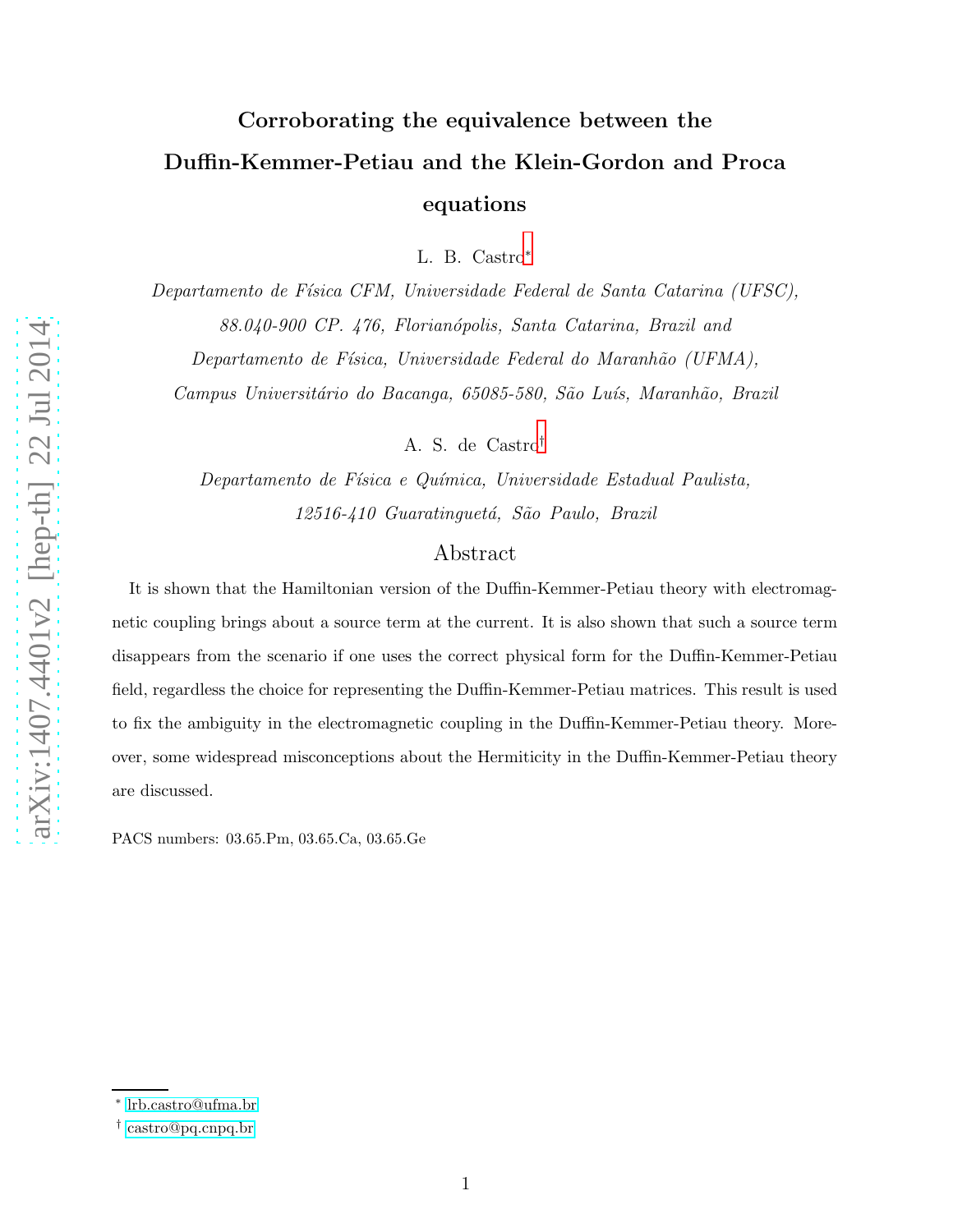# I. INTRODUCTION

The first-order Duffin-Kemmer-Petiau (DKP) formalism [\[1](#page-12-0), [2](#page-12-1)] describes spin-0 and spin-1 particles and enjoys a richness of couplings not capable of being expressed in the Klein-Gordon (KG) and Proca theories [\[3,](#page-12-2) [4](#page-12-3)]. The way for introducing the minimal coupling has been a subject of quite some debate. One can introduce the minimal coupling either at the equation of motion or at the Hamiltonian form of the DKP theory, and these ways seem not to be equivalent as already noted by Kemmer in his original work [\[2\]](#page-12-1). The main issue is that when the minimally coupled covariant form of DKP equation is written in Hamiltonian form, there appears an additional term which is called anomalous term and additionally the energy-momentum tensor is not conserved. Ghose [\[5](#page-12-4)] suggested that one should introduce the minimal coupling at the Hamiltonian form of the DKP theory for avoiding the appearance of the anomalous term, and a conserved energy-momentum tensor appears as a bonus. Nowakowski [\[6](#page-12-5)] and Lunardi et al. [\[7](#page-12-6)] showed that such an anomalous term disappears when the physical components of DKP field are selected. Struyve et al. [\[8\]](#page-12-7) analyzed the ambiguity of introducing the minimal coupling and suggested that despite the nonconservation of the energy-momentum tensor, we should introduce the minimal coupling via the covariant form of the DKP equation, in order to obtain the minimally coupled KG theory. Therefore, there exists a discrepancy in how introduce the minimal coupling and it seems that this discrepancy has still not found a definitive conclusion.

The main purpose of the present paper is to clarify the ambiguity of the electromagnetic coupling in the DKP theory. To achieve this, the continuity equation for a charged boson minimally coupled to the electromagnetic field is analyzed by using both the equation of motion and its Hamiltonian version. It is shown that the charge quadricurrent  $J^{\mu}$  has a source term when one uses the Hamiltonian version of the DKP theory. By using a proper set of operators [\[9](#page-12-8)] whose algebraic properties make our conclusions independent of the choice for representing the DKP matrices, it is also shown that such a source term disappears from the DKP theory if one uses the correct physical components of the DKP spinor as prescribed in [\[7\]](#page-12-6). Therefore, it does not matter if one either put the electromagnetic coupling straight in the Hamiltonian or in the equation of motion, because the current is conserved in both versions of the DKP theory. In addition, some widespread misconceptions about the Hermiticity in the DKP theory diffused in the literature are discussed.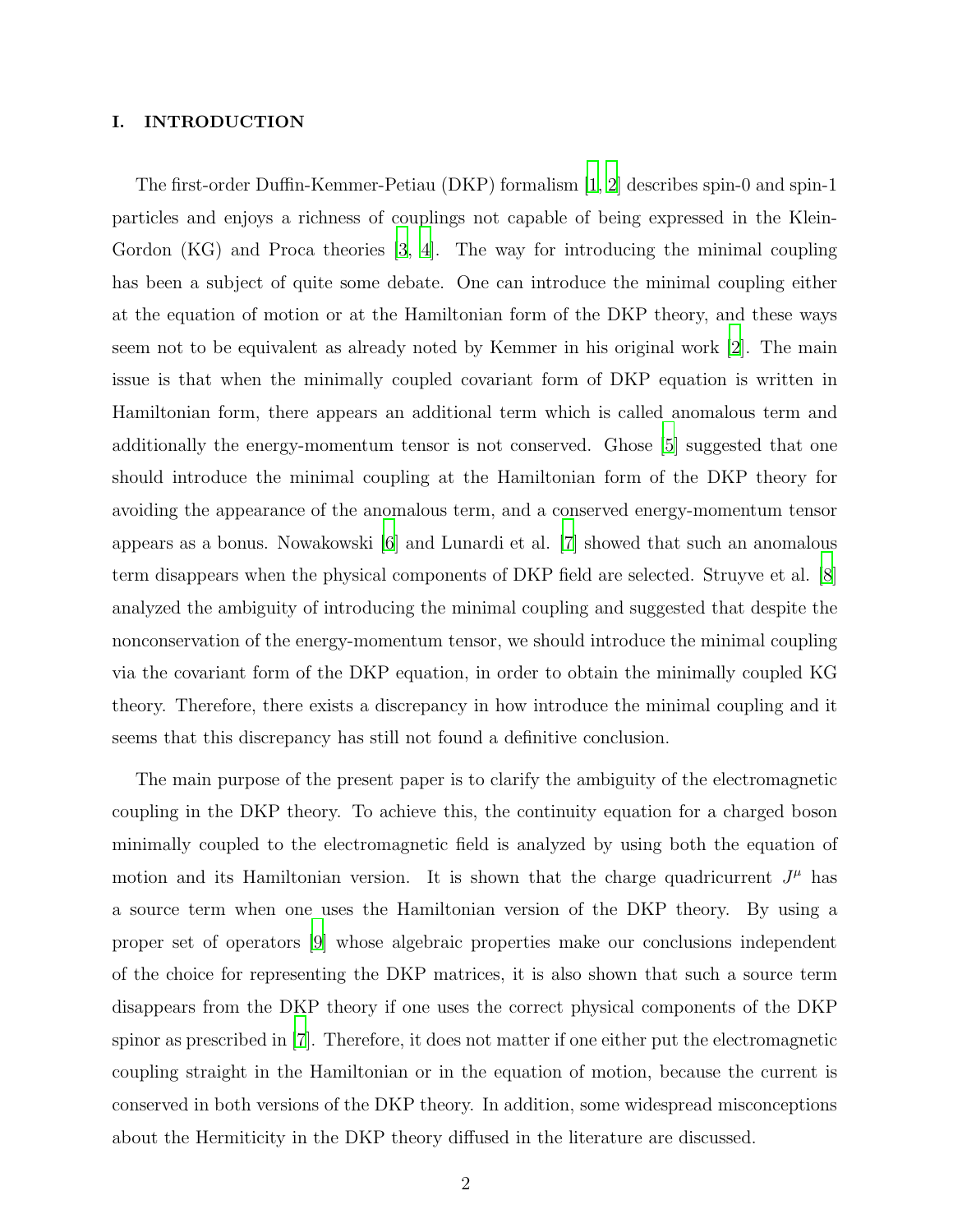# II. DUFFIN-KEMMER-PETIAU EQUATION

The DKP equation for a free charged boson is given by [\[2](#page-12-1)] (with units in which  $\hbar = c = 1$ )

$$
(i\beta^{\mu}\partial_{\mu} - m)\,\psi = 0\tag{1}
$$

where the matrices  $\beta^{\mu}$  satisfy the algebra  $\beta^{\mu}\beta^{\nu}\beta^{\lambda} + \beta^{\lambda}\beta^{\nu}\beta^{\mu} = g^{\mu\nu}\beta^{\lambda} + g^{\lambda\nu}\beta^{\mu}$  and the metric tensor is  $g^{\mu\nu} = \text{diag}(1, -1, -1, -1)$ . That algebra generates a set of 126 independent matrices whose irreducible representations are a trivial representation, a five-dimensional representation describing the spin-0 particles and a ten-dimensional representation associated to spin-1 particles [\[10\]](#page-12-9). The DKP spinor has an excess of components and the theory has to be supplemented by an equation which allows to eliminate the redundant components. That constraint equation is obtained by multiplying the DKP equation by  $1 - \beta^0 \beta^0$ , namely

<span id="page-2-1"></span>
$$
i\beta^j\beta^0\beta^0\partial_j\psi = m\left(1 - \beta^0\beta^0\right)\psi, \quad j \text{ runs from 1 to 3}
$$
 (2)

This constraint equation expresses three (four) components of the spinor by the other two (six) components and their space derivatives in the scalar (vector) sector so that the superfluous components disappear and there only remain the physical components of the DKP theory. The second-order KG and Proca equations are obtained when one selects the spin-0 and spin-1 sectors of the DKP theory. The DKP theory has also its Hamiltonian version in the form (see, e.g.,  $[6, 7]$  $[6, 7]$  $[6, 7]$ )

$$
i\partial_0 \psi = H\psi, \quad H = i[\beta^j, \beta^0] \partial_j + m\beta^0 \tag{3}
$$

Note that in this context we can show that  $H^{\dagger} = H$ . A well-known conserved four-current is given by

<span id="page-2-0"></span>
$$
J^{\mu} = \frac{1}{2} \bar{\psi} \beta^{\mu} \psi \tag{4}
$$

where the adjoint spinor  $\bar{\psi}$  is given by  $\bar{\psi} = \psi^{\dagger} \eta^0$  with  $\eta^0 = 2\beta^0 \beta^0 - 1$  in such a way that  $(\eta^0 \beta^\mu)^\dagger = \eta^0 \beta^\mu$  (the matrices  $\beta^\mu$  are Hermitian with respect to  $\eta^0$ ). Despite the similarity to the Dirac equation, the DKP equation involves singular matrices, the time component of  $J^{\mu}$  given by [\(4\)](#page-2-0) is not positive definite and the case of massless bosons can not be obtained by a limiting process [\[11](#page-12-10)]. Nevertheless, the matrices  $\beta^{\mu}$  plus the unit operator generate a ring consistent with integer-spin algebra and  $J^0$  may be interpreted as a charge density. The factor  $1/2$  multiplying  $\bar{\psi} \beta^{\mu} \psi$ , of no importance regarding the conservation law, is in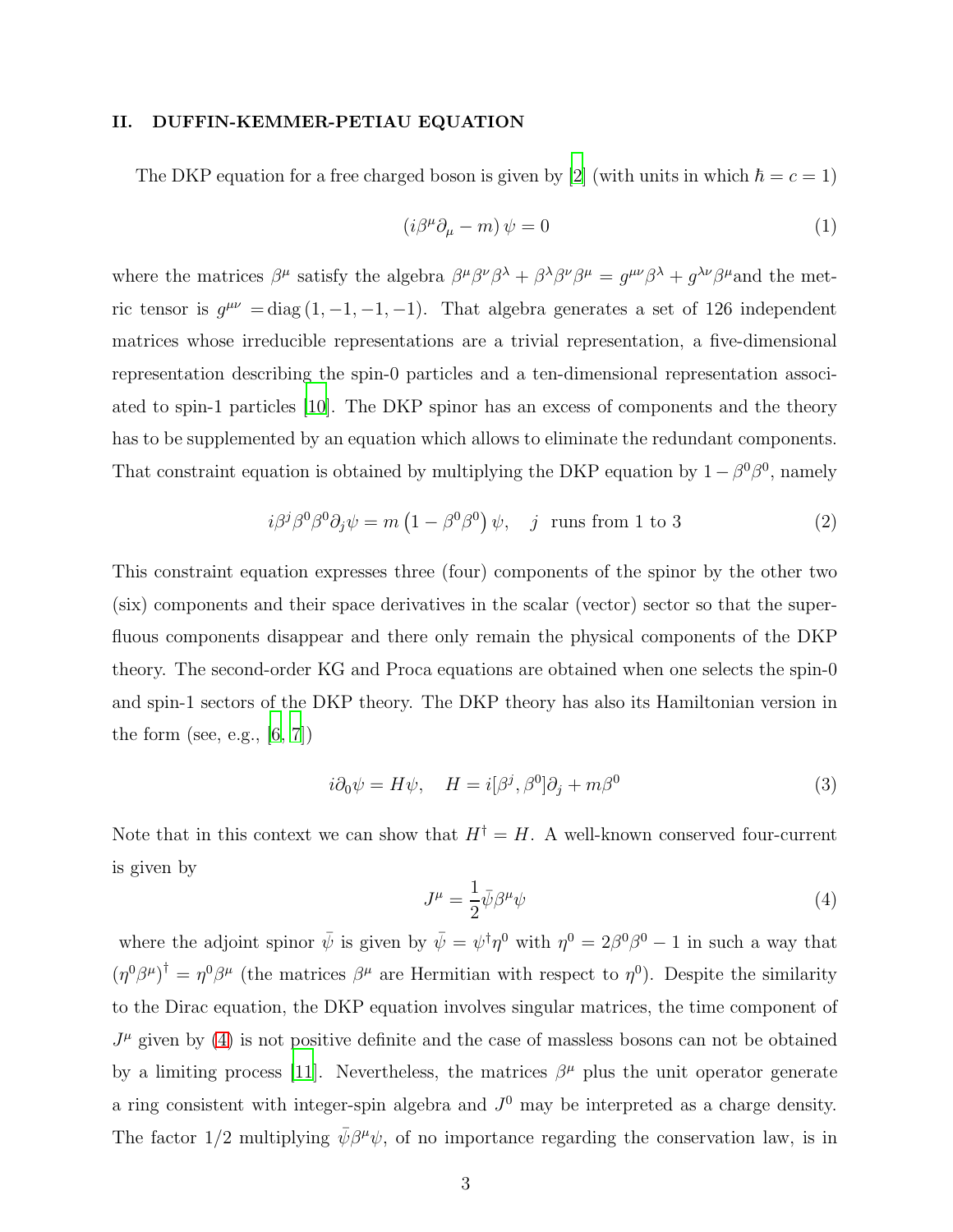order to hand over a charge density conformable to that one used in the KG theory and its nonrelativistic limit [\[12](#page-12-11)].

# III. INTERACTIONS IN THE DUFFIN-KEMMER-PETIAU EQUATION

With the introduction of interactions, the DKP equation can be written as

$$
(i\beta^{\mu}\partial_{\mu} - m - U)\psi = 0\tag{5}
$$

where the more general potential matrix  $U$  is written in terms of 25 (100) linearly independent matrices pertinent to five (ten)-dimensional irreducible representation associated to the scalar (vector) sector. In the presence of interaction,  $J^{\mu}$  satisfies the equation

<span id="page-3-0"></span>
$$
\partial_{\mu}J^{\mu} + \frac{i}{2}\bar{\psi}\left(U - \eta^{0}U^{\dagger}\eta^{0}\right)\psi = 0.
$$
\n(6)

Thus, if U is Hermitian with respect to  $\eta^0$  then four-current will be conserved. The potential matrix  $U$  can be written in terms of well-defined Lorentz structures. For the spin-0 (scalar sector) there are two scalar, two vector and two tensor terms [\[3](#page-12-2)], whereas for the spin-1 (vector sector) there are two scalar, two vector, a pseudoscalar, two pseudovector and eight tensor terms [\[4\]](#page-12-3). The tensor terms have been avoided in applications because they furnish noncausal effects  $[3]-[4]$  $[3]-[4]$ . The condition  $(6)$  has been used to point out a misleading treatment in the recent literature regarding analytical solutions for nonminimal vector interactions [\[13](#page-12-12)– [15\]](#page-12-13).

#### A. Duffin-Kemmer-Petiau equation with minimal electromagnetic coupling

Considering only the minimal vector interaction, the DKP equation for a charged boson with minimal electromagnetic coupling is given by

<span id="page-3-1"></span>
$$
\left(i\beta^{\mu}D_{\mu}-m\right)\psi=0\tag{7}
$$

where the covariant derivative is given by  $D_{\mu} = \partial_{\mu} + ieA_{\mu}$ . In this case, the constraint equation [\(2\)](#page-2-1) becomes

$$
i\beta^{k}\beta^{0}\beta^{0}\partial_{k}\psi - e\beta^{k}\beta^{0}\beta^{0}A_{k}\psi = m\left(1 - \beta^{0}\beta^{0}\right)\psi,
$$
\n(8)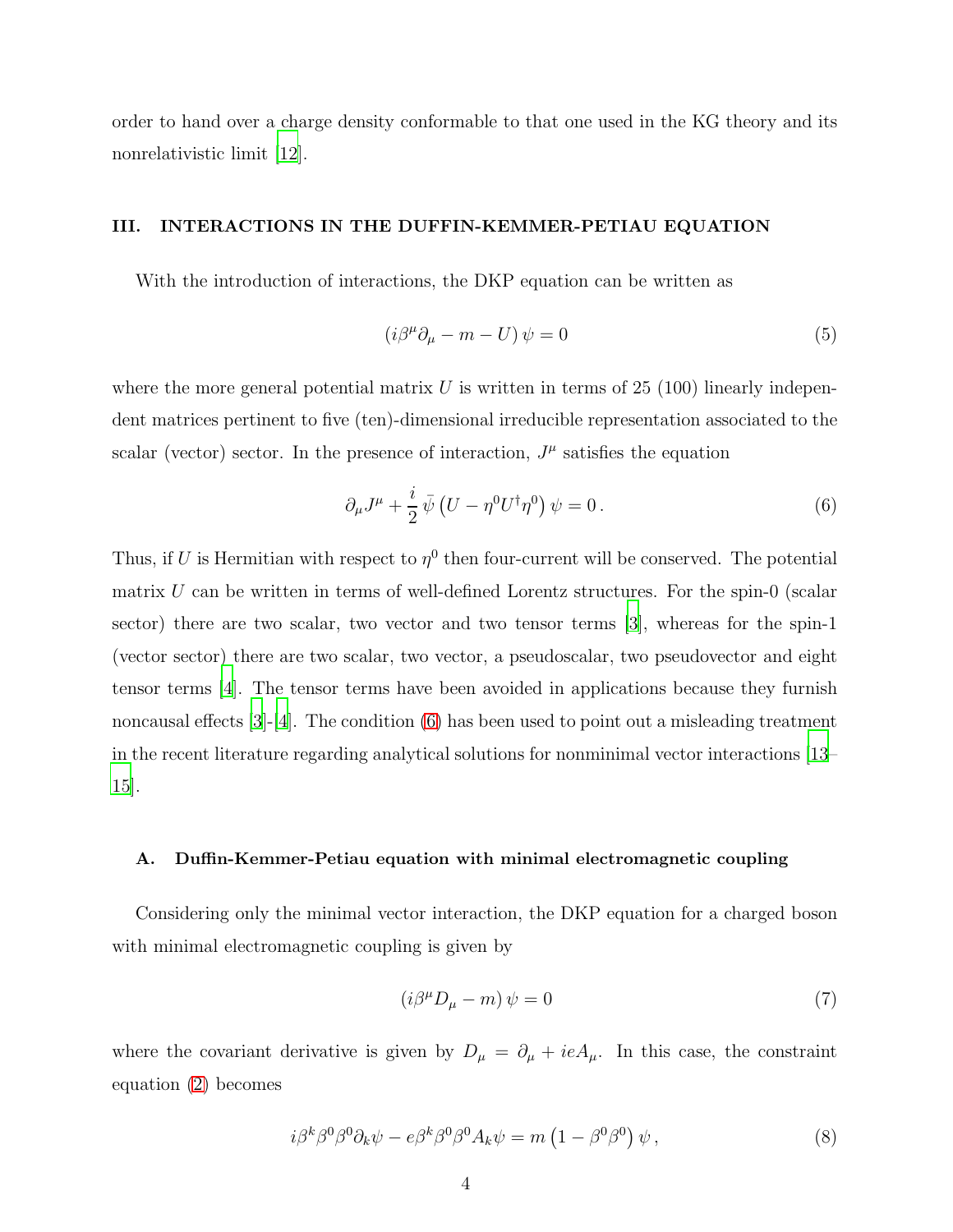and the four-current  $J^{\mu}$  retains its form as [\(4\)](#page-2-0). The DKP theory with minimal electromagnetic coupling has also its Hamiltonian version in the form (see, e.g., [\[6](#page-12-5), [7](#page-12-6)])

<span id="page-4-0"></span>
$$
i\partial_0 \psi = H\psi, \quad H = i[\beta^j, \beta^0]D_j + eA_0 + m\beta^0 + \frac{ie}{2m}F_{\mu\nu}\left(\beta^\mu\beta^0\beta^\nu + \beta^\mu g^{0\nu}\right) \tag{9}
$$

with the electromagnetic field tensor given by  $F_{\mu\nu} = \partial_{\mu}A_{\nu} - \partial_{\nu}A_{\mu}$ . The last term in H, is called anomalous term because it has no equivalent in the spin-1/2 Dirac theory. For this reason it has been suggested to put the electromagnetic coupling straight in the Hamiltonian instead of the equation of motion [\[5\]](#page-12-4). However, it has been shown in Refs [\[6,](#page-12-5) [7\]](#page-12-6) that such an anomalous term disappears when the physical components of DKP field are selected. Since

$$
\left(iF_{0j}\beta^j\beta^0\beta^0\right)^{\dagger} = -\left(iF_{0j}\beta^j\beta^0\beta^0\right) + iF_{0j}\beta^j\tag{10}
$$

H is not equal to  $H^{\dagger}$  [\[16\]](#page-12-14), in opposition what was adverted in [\[6](#page-12-5)]. Because of this, the Lewis-Riesenfeld invariant method for studying time-dependent fields is not straightfor-wardly applicable as done in Ref. [\[17](#page-12-15)], and already criticized in [\[18\]](#page-12-16).

# B. Hamilton form and Hermiticity

At this level, it is worthwhile to note that the Hamiltonian given by [\(9\)](#page-4-0) should be Hermitian with respect to  $\eta^0$  and not with respect a  $\beta^0$  as was stated by Zeleny [\[19](#page-12-17)]. Zeleny argued that an operator, and in particular the Hamiltonian should be neo-Hermitian  $(\beta^0 \hat{O} = \hat{O}^{\dagger} \beta^0)$ . Furthermore, Zeleny claimed that the free Hamiltonian as well as the minimally coupled Hamiltonian are not neo-Hermitian. Nevertheless, it can be easily shown that both of them are Hermitian with respect to  $\eta^0$ , and therefore  $\langle H \rangle$  is a real quantity.

1. The free case

The Hamiltonian form of the free DKP equation is given by

<span id="page-4-1"></span>
$$
i\partial_0 \psi = H\psi, \qquad H = i\left[\beta^j, \beta^0\right] \partial_j + m\beta^0. \tag{11}
$$

with the constraint equation

<span id="page-4-2"></span>
$$
i\beta^{k}\beta^{0}\beta^{0}\partial_{k}\psi = m\left(1 - \beta^{0}\beta^{0}\right)\psi.
$$
 (12)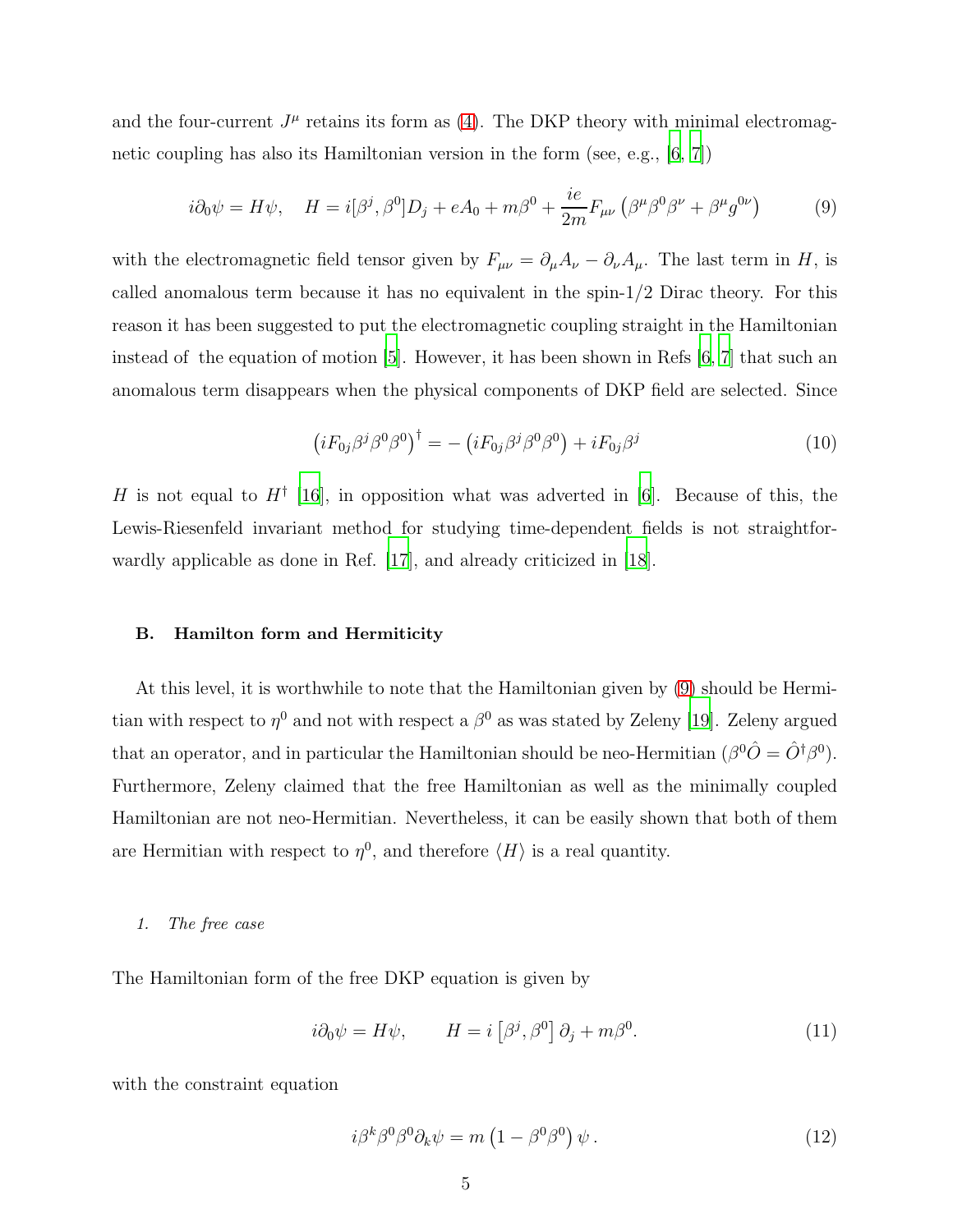From the algebra of matrices  $\beta^{\mu}$ , it is shown that

$$
\left[\beta^i, \beta^0\right]^\dagger = \left[\beta^i, \beta^0\right] \tag{13}
$$

Furthermore  $\hat{p}_{\mu} = i \partial_{\mu}$  is Hermitian and commutes with the matrices  $\beta^{\mu}$ . With all this, we can show that  $H^{\dagger} = H$ . On the other hand, multiplying [\(11\)](#page-4-1) by  $\beta^0$  from the left and using the constraint [\(12\)](#page-4-2), we obtain

<span id="page-5-0"></span>
$$
\beta^0 H = -i\beta^k \partial_k + m \tag{14}
$$

Hermitian conjugation of [\(14\)](#page-5-0), gives

$$
\left(\beta^{0}H\right)^{\dagger} = i\beta^{k}\partial_{k} + m \neq \beta^{0}H\tag{15}
$$

from this result Zeleny [\[19](#page-12-17)] concluded that not even the free Hamiltonian form is neo-Hermitian, for this reason he tried to build a neo-Hermitian Hamiltonian. On the other hand, with the correct criteria it can be shown that

<span id="page-5-1"></span>
$$
\eta^0\left(\beta^0 H\right) = -i\eta^0 \beta^k \partial_k + \eta^0 m \tag{16}
$$

and applying the Hermitian conjugation on [\(16\)](#page-5-1) we have that

$$
\left[\eta^{0}\left(\beta^{0}H\right)\right]^{\dagger} = i\beta^{k}\eta^{0}\partial_{k} + \eta^{0}m = \eta^{0}\left(\beta^{0}H\right). \tag{17}
$$

Therefore, the Hamiltonian form of the free DKP theory is Hermitian with respect to  $\eta^0$ .

#### 2. The electromagnetic case

The Hamiltonian form for the minimally coupled case has the form

<span id="page-5-2"></span>
$$
i\partial_0 \psi = H\psi, \quad H = i \left[ \beta^j, \beta^0 \right] D_j + e A_0^{(1)} + m \beta^0 + \frac{ie}{2m} F_{\mu\nu} \left( \beta^\mu \beta^0 \beta^\nu + \beta^\mu \eta^{0\nu} \right) \tag{18}
$$

Furthermore, the constraint becomes

<span id="page-5-3"></span>
$$
i\beta^{k}\beta^{0}\beta^{0}\partial_{k}\psi - e\beta^{k}\beta^{0}\beta^{0}A_{k}\psi = m\left(1 - \beta^{0}\beta^{0}\right)\psi.
$$
 (19)

Since

$$
\left(iF_{0j}\beta^j\beta^0\beta^0\right)^\dagger = -\left(iF_{0j}\beta^j\beta^0\beta^0\right) + iF_{0j}\beta^j\tag{20}
$$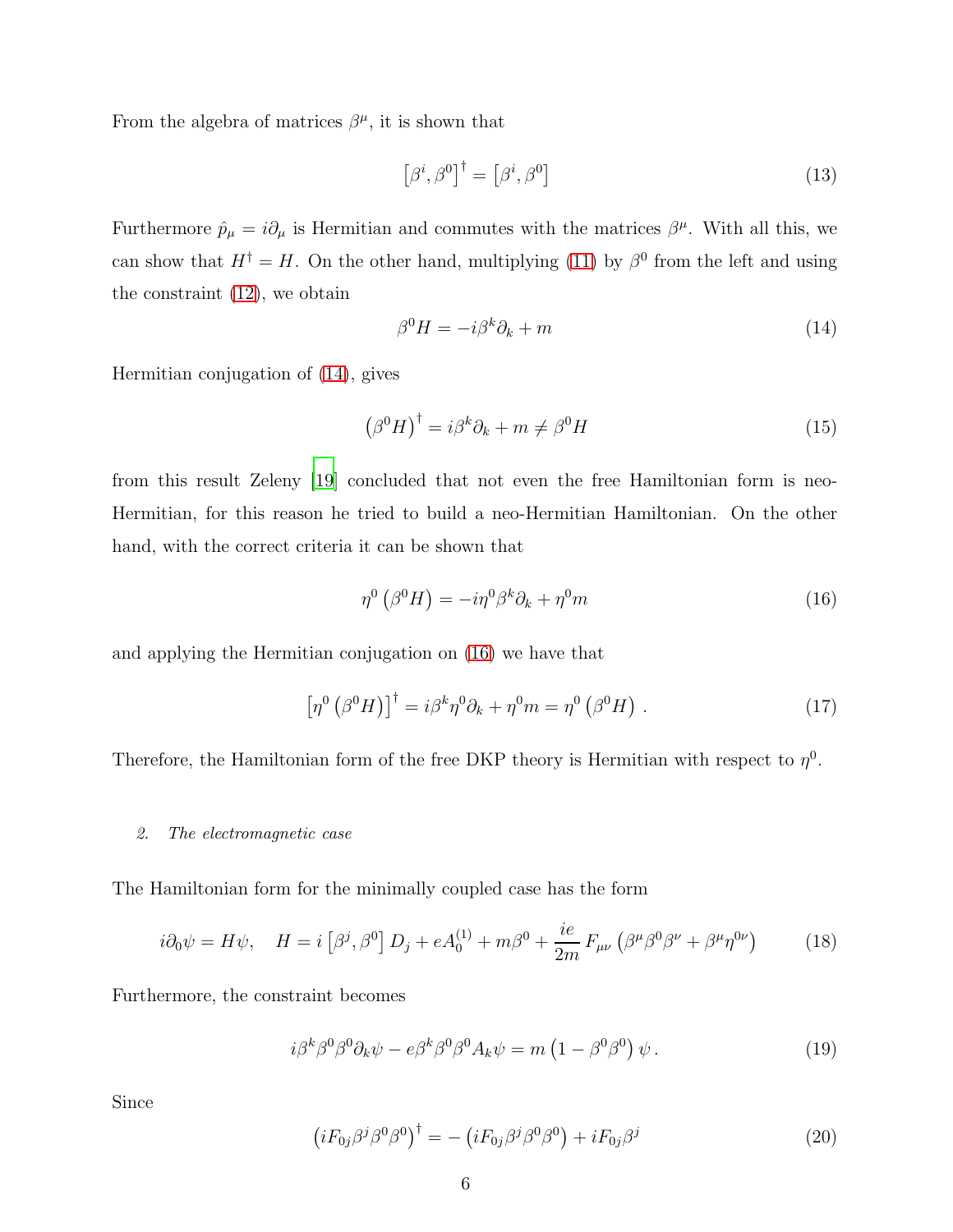H is not equal to  $H^{\dagger}$ . On the other hand, multiplying [\(18\)](#page-5-2) by  $\beta^0$  from the left and using the constraint [\(19\)](#page-5-3), we obtain

<span id="page-6-0"></span>
$$
\beta^0 H = -i\beta^k \partial_k + e\beta^k A_k + e\beta^0 A_0 + m. \tag{21}
$$

Taking the Hermitian conjugation of [\(21\)](#page-6-0) we have

$$
(\beta^0 H)^{\dagger} = i\beta^k \partial_k - e\beta^k A_k + e\beta^0 A_0 + m \neq \beta^0 H \tag{22}
$$

similarly to the free case. On the other hand, it can be shown that

<span id="page-6-1"></span>
$$
\eta^0\left(\beta^0 H\right) = -i\eta^0 \beta^k \partial_k + e\eta^0 \beta^k A_k + e\beta^0 A_0 + \eta^0 m \tag{23}
$$

and applying the Hermitian conjugation in [\(23\)](#page-6-1), we obtain

$$
\left[\eta^{0}\left(\beta^{0}H\right)\right]^{\dagger} = i\beta^{k}\eta^{0}\partial_{k} - e\beta^{k}\eta^{0}A_{k} + e\beta^{0}A_{0} + \eta^{0}m = \eta^{0}\left(\beta^{0}H\right)
$$
\n(24)

Therefore the Hamiltonian form with electromagnetic interaction of the DKP theory is Hermitian with respect to  $\eta^0$ . Therefore, we can conclude that the operator H of the Hamiltonian form with electromagnetic interaction is neither Hermitian in the standard sense (for the sake of the anomalous term) nor with respect to  $\beta^0$ . It does not matter, H should be Hermitian with respect to  $\eta^0$  in order to provide real eigenvalues.

# IV. FOUR-CURRENT CONSERVED

Returning to the ambiguity with the electromagnetic coupling, let us begin with the equation of motion. The conservation law for  $J^{\mu}$  follows from the standard procedure of multiplying [\(7\)](#page-3-1) and its complex conjugate by  $\bar{\psi}$  from the left and by  $\eta^0 \psi$  from the right, respectively. On the other hand, by carrying through calculations similar to those ones using the DKP equation, the Schrödinger-like equation  $(9)$  leads to

<span id="page-6-2"></span>
$$
\partial_{\mu}J^{\mu} = \left[ (D_j)^{*} \bar{\psi} \right] \beta^{0} \beta^{0} \beta^{j} \psi + \bar{\psi} \beta^{j} \beta^{0} \beta^{0} D_{j} \psi
$$
\n
$$
= (\partial_{j} \bar{\psi}) \beta^{0} \beta^{0} \beta^{j} \psi + \bar{\psi} \beta^{j} \beta^{0} \beta^{0} (\partial_{j} \psi) + ieA_{j} \bar{\psi} [\beta^{j}, \beta^{0} \beta^{0}] \psi
$$
\n
$$
(25)
$$

In this case one sees that the malediction of a source term falls on  $J^{\mu}$ .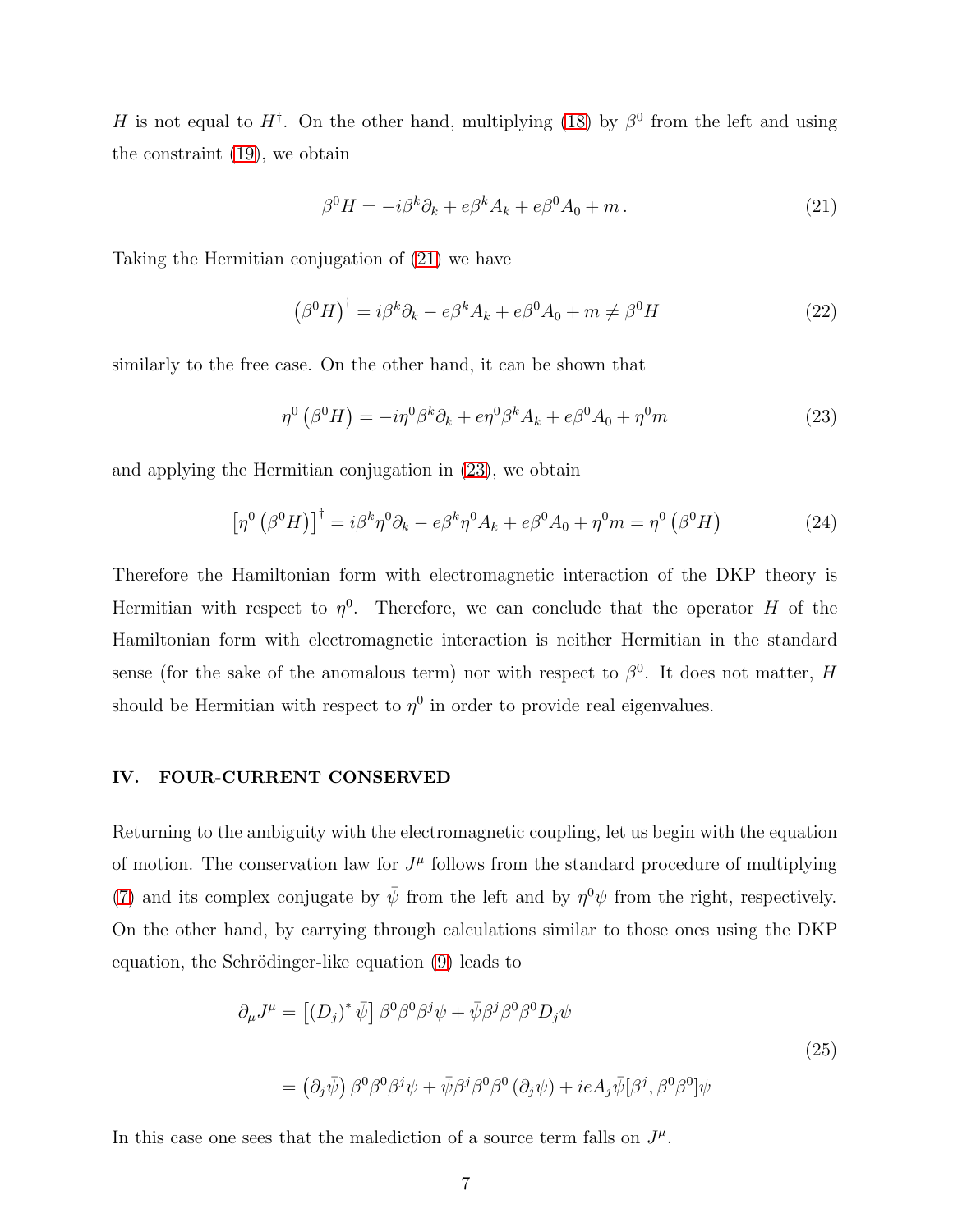Up to this point the physical components of the DKP spinor have not come into the story at all. The contradictory results involving the source terms can be solved by following the prescription put forward in Refs. [\[6\]](#page-12-5) and [\[7](#page-12-6)]. Instead of working with a specific representation for the matrices  $\beta^{\mu}$  we choose an alternative way.

# A. Scalar sector

To select the physical component of the DKP field for the scalar sector (spin-0 sector), we define the operator [\[20](#page-12-18)]

$$
P = -(\beta^0)^2 (\beta^1)^2 (\beta^2)^2 (\beta^3)^2 , \qquad (26)
$$

which satisfies  $P^2 = P$ ,  $P^{\mu} = P\beta^{\mu}$  and  ${}^{\nu}P = (P^{\nu})^{\dagger} = \beta^{\nu}P$ . As it is shown in [\[20](#page-12-18)],  $P\psi$ and  $P^{\mu}\psi$  transform as a (pseudo)scalar and a (pseudo)vector under an infinitesimal Lorentz transformation, respectively.

The spin-0 sector can be expressed by the set of operators  $\{P, \,^{\mu}P, P^{\mu}, \,^{\mu}P^{\nu}\}\,$  with the properties [\[9](#page-12-8)]:

$$
P(P^{\mu}) = P^{\mu}, \quad {^{\mu}P} P = {^{\mu}P}
$$
  

$$
(P^{\mu}) P = P({^{\mu}P}) = 0
$$
 (27)

$$
(^{\mu}P)(P^{\nu}) = {^{\mu}P^{\nu}}, \quad (P^{\mu})(^{\nu}P) = g^{\mu\nu}P
$$

Hence

$$
P(\,^{\mu}P^{\nu}) = (\,^{\mu}P^{\nu})\,P = 0, \quad (P^{\mu})\,(P^{\nu}) = (\,^{\nu}P)\,(^{\mu}P) = 0
$$
\n
$$
\beta^{\mu} = P^{\mu} + \,^{\mu}P, \quad \bar{\psi}P = (P\psi)^{\dagger}
$$
\n(28)

in such a way that the DKP equation becomes

$$
D_{\mu}(P^{\mu}\psi) = -im(P\psi), \quad D^{\mu}(P\psi) = -im(P^{\mu}\psi)
$$
\n(29)

which provides

$$
(D^{\mu}D_{\mu} + m^{2}) (P\psi) = 0, \quad (D^{\mu}D_{\mu} + m^{2}) (P^{\nu}\psi) = 0
$$
 (30)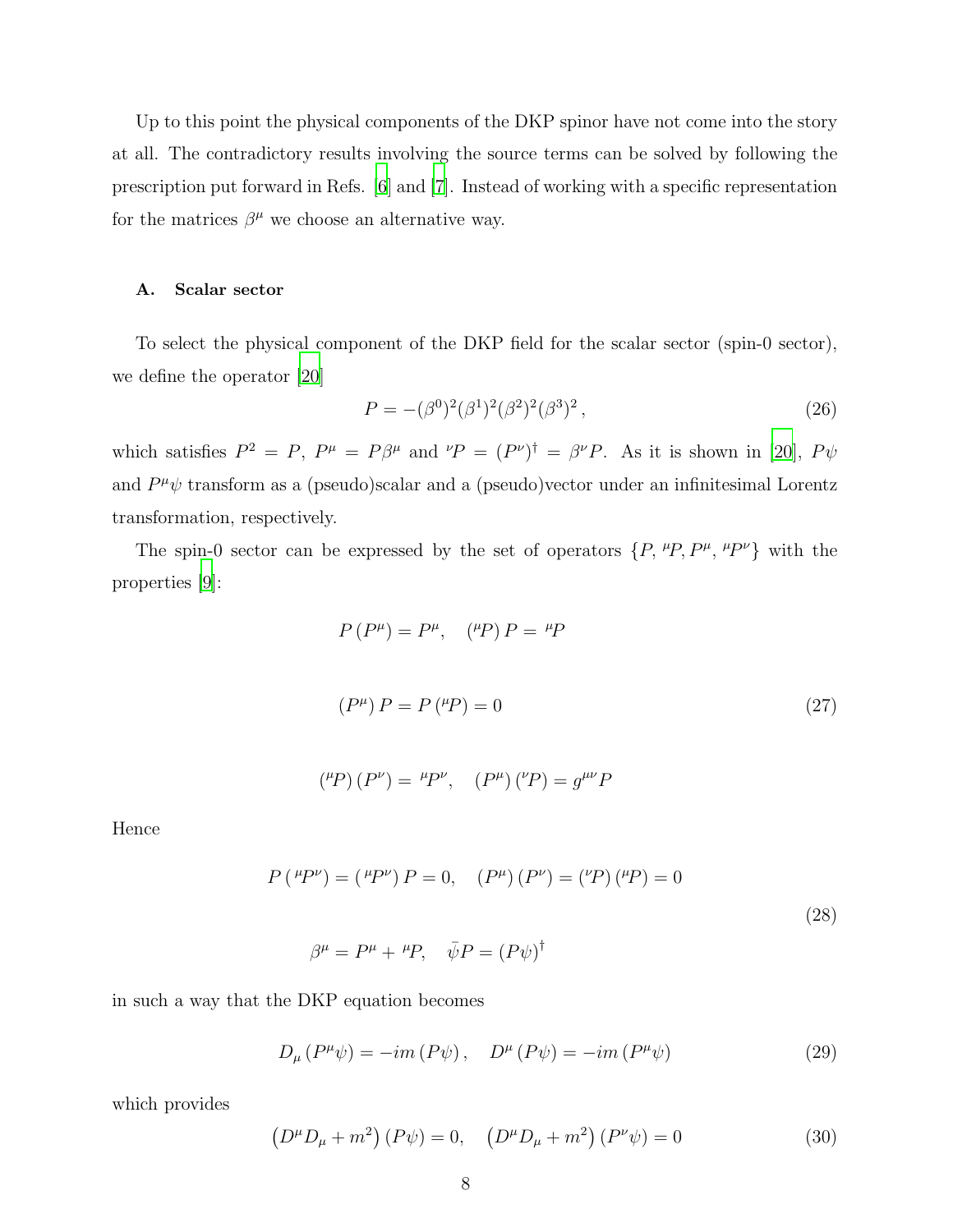These results tell us that all elements of the column matrices  $P\psi$  and  $P^{\mu}\psi$  obey the KG equation with minimal coupling and that  $P^{\mu}\psi$  is expressed in terms of the covariant derivative of  $P\psi$ . Then, acting P upon the spinor DKP  $\psi$  selects the scalar sector of DKP theory, making explicitly clear that it describes a spin-0 particle embedded in a electromagnetic field. Following this innovative view of the DKP spinor, Ref. [\[7\]](#page-12-6) shows that the redundant components of  $\psi$  are projected out,  $\psi$  and  $P\psi$  are both compatible with gauge invariance and the anomalous term in the Hamiltonian version has no physical consequence. Now, return our attention to the DKP current. The P-algebra implies that

$$
J^{\mu} = \frac{1}{2} \bar{\psi} (P^{\mu} + {}^{\mu}P) \psi
$$
  
= 
$$
\frac{i}{2m} \left\{ (P\psi)^{\dagger} [D^{\mu} (P\psi)] - \left[ (D^{\mu})^* (P\psi)^{\dagger} \right] (P\psi) \right\}
$$
  
= 
$$
\frac{i}{2m} \left\{ (P\psi)^{\dagger} [\partial^{\mu} (P\psi)] - \left[ \partial^{\mu} (P\psi)^{\dagger} \right] (P\psi) \right\} - \frac{e}{m} A^{\mu} (P\psi)^{\dagger} (P\psi)
$$
 (31)

This is nothing but the KG current. In other words, the DKP current is equivalent to the KG current. Hence,  $\partial_{\mu}J^{\mu} = 0$ , as derived from the DKP equation, can be seen as a natural result. Indeed, it follows from the P-algebra that

$$
\beta^0 \beta^0 \beta^j = P^j, \quad \beta^j \beta^0 \beta^0 = {}^jP \tag{32}
$$

Thus [\(25\)](#page-6-2) can be written as

$$
\partial_{\mu}J^{\mu} = \left[ (D_j)^{*} \bar{\psi} \right] P^{j} \psi + \left[ \bar{\psi} ({}^{j}P) \right] D_{j} \psi
$$
  

$$
= \frac{i}{m} \left\{ \left[ (D_j)^{*} (P \psi)^{\dagger} \right] D^{j} (P \psi) - \left[ (D^{j})^{*} (P \psi)^{\dagger} \right] D_{j} (P \psi) \right\}
$$
(33)  

$$
= 0
$$

# B. Vectorial sector

Now we discuss the vector sector (spin-1 sector) of the DKP theory. Similarly to the scalar sector, we can select the physical components of the DKP field for the spin-1 sector,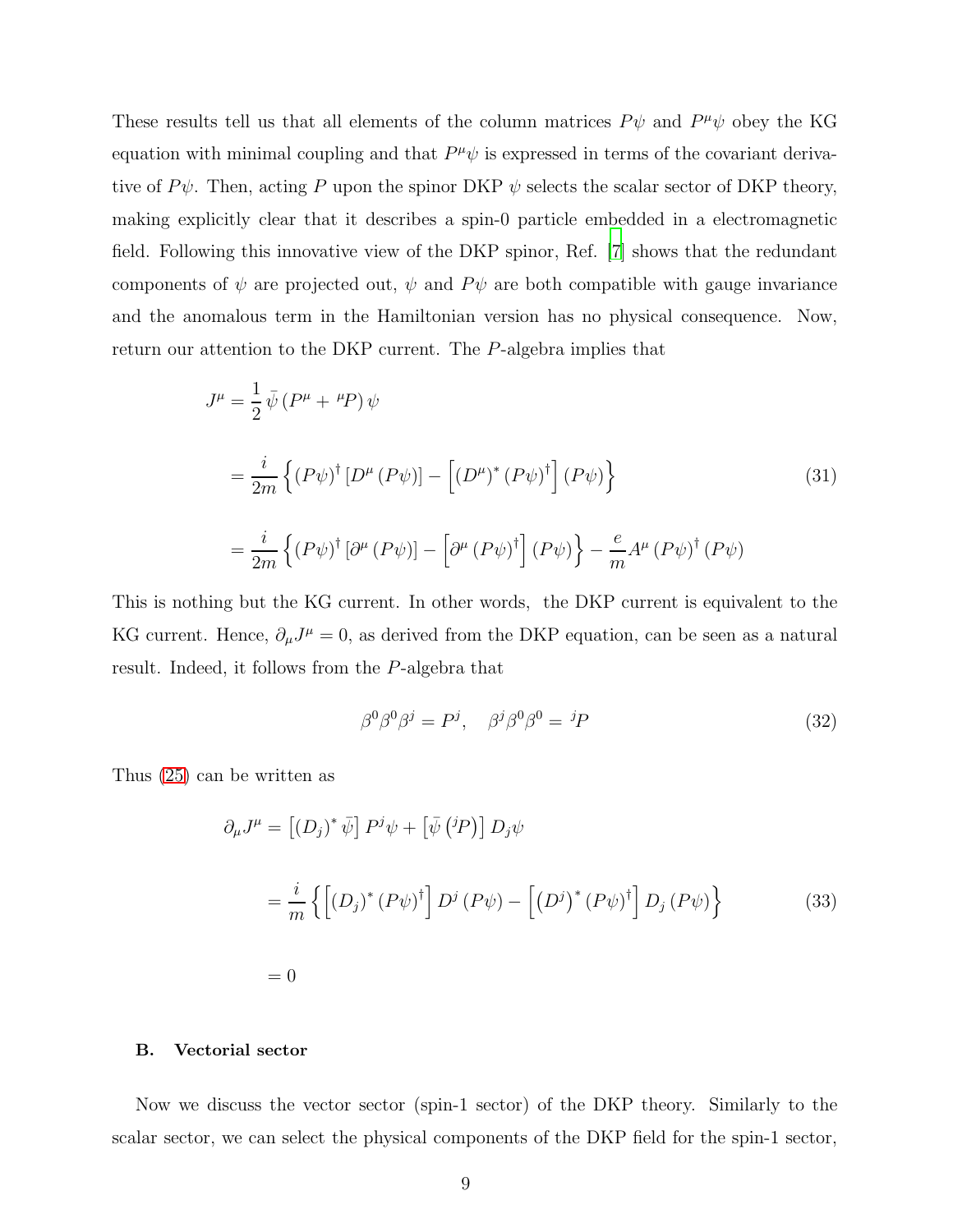so we define the operator [\[20\]](#page-12-18)

$$
R^{\mu} = (\beta^{1})^{2} (\beta^{2})^{2} (\beta^{3})^{2} [\beta^{\mu} \beta^{0} - g^{\mu 0}]
$$
\n(34)

which satisfies  $R^{\mu\nu} = R^{\mu}\beta^{\nu}$  and  $R^{\mu\nu} = -R^{\nu\mu}$ . As it is shown in [\[20\]](#page-12-18),  $R^{\mu}\psi$  and  $R^{\mu\nu}\psi$ transform as a (pseudo)vector and (pseudo)tensor quantities under an infinitesimal Lorentz transformation, respectively.

The spin-1 sector can be expressed by the set of operators  $\{^{\mu}V^{\nu}, \ ^{\mu}V^{\nu\lambda}, \ ^{\nu\lambda}V^{\mu}, \ ^{\nu\lambda}V^{\mu\sigma}\}$  [\[9\]](#page-12-8), with

$$
^{\mu}V^{\nu} = (^{\mu}R) (R^{\nu}), \quad ^{\mu}V^{\nu\lambda} = (^{\mu}R) (R^{\nu\lambda})
$$
  

$$
^{\nu\lambda}V^{\mu} = (^{\nu\lambda}R) (R^{\mu}), \quad ^{\nu\lambda}V^{\mu\sigma} = (^{\nu\lambda}R) (R^{\mu\sigma})
$$
 (35)

where

<span id="page-9-0"></span>
$$
(R^{\mu})({}^{\nu}R) = (R^{0}) g^{\mu\nu}, \quad (R^{\mu}) (R^{\nu\lambda}) = (R^{\nu\lambda}) g^{\mu 0}, \quad (R^{\mu}) (R^{\nu}) = (R^{\nu}) g^{\mu 0}
$$

$$
(R^{\mu\nu})\left(\lambda R\right) = (R^{\mu})\left(\nu\lambda R\right) = (R^{\mu\nu})\left(R^{\lambda}\right) = 0\tag{36}
$$

$$
(R^{\mu\nu})\left( ^{\lambda\sigma}R\right) = (R^0)\,\Delta^{\mu\nu\lambda\sigma},\quad \Delta^{\mu\nu\lambda\sigma} = g^{\mu\sigma}g^{\nu\lambda} - g^{\mu\lambda}g^{\nu\sigma}
$$

In view of [\(36\)](#page-9-0) one has

$$
\left(^{\mu}V^{\nu\lambda}\right)\left(^{\rho\sigma}V^{\tau}\right) = \left(^{\mu}V^{\tau}\right)\Delta^{\nu\lambda\rho\sigma}
$$
\n
$$
\left(^{\mu}V^{\nu\lambda}\right)\left(^{\tau}V^{\rho\sigma}\right) = \left(^{\nu\lambda}V^{\mu}\right)\left(^{\rho\sigma}V^{\tau}\right) = 0
$$
\n
$$
\beta^{\mu} = \sum_{\lambda}\left(^{\mu\lambda}V^{\lambda} + \lambda V^{\lambda\mu}\right)
$$
\n
$$
\bar{\psi}\left(R^{0}\right) = \left(R^{0}\psi\right)^{\dagger}\eta^{00}, \quad \bar{\psi}\left(^{i0}R\right) = \left(R^{i0}\psi\right)^{\dagger}\eta^{00}
$$
\n(37)

in such a way that the DKP equation becomes

$$
D_{\mu} (R^{\nu \mu} \psi) = -im (R^{\nu} \psi), \quad (R^{\mu \nu} \psi) = -\frac{i}{m} U^{\mu \nu}
$$
  

$$
U^{\mu \nu} = D^{\mu} (R^{\nu} \psi) - D^{\nu} (R^{\mu} \psi)
$$
 (38)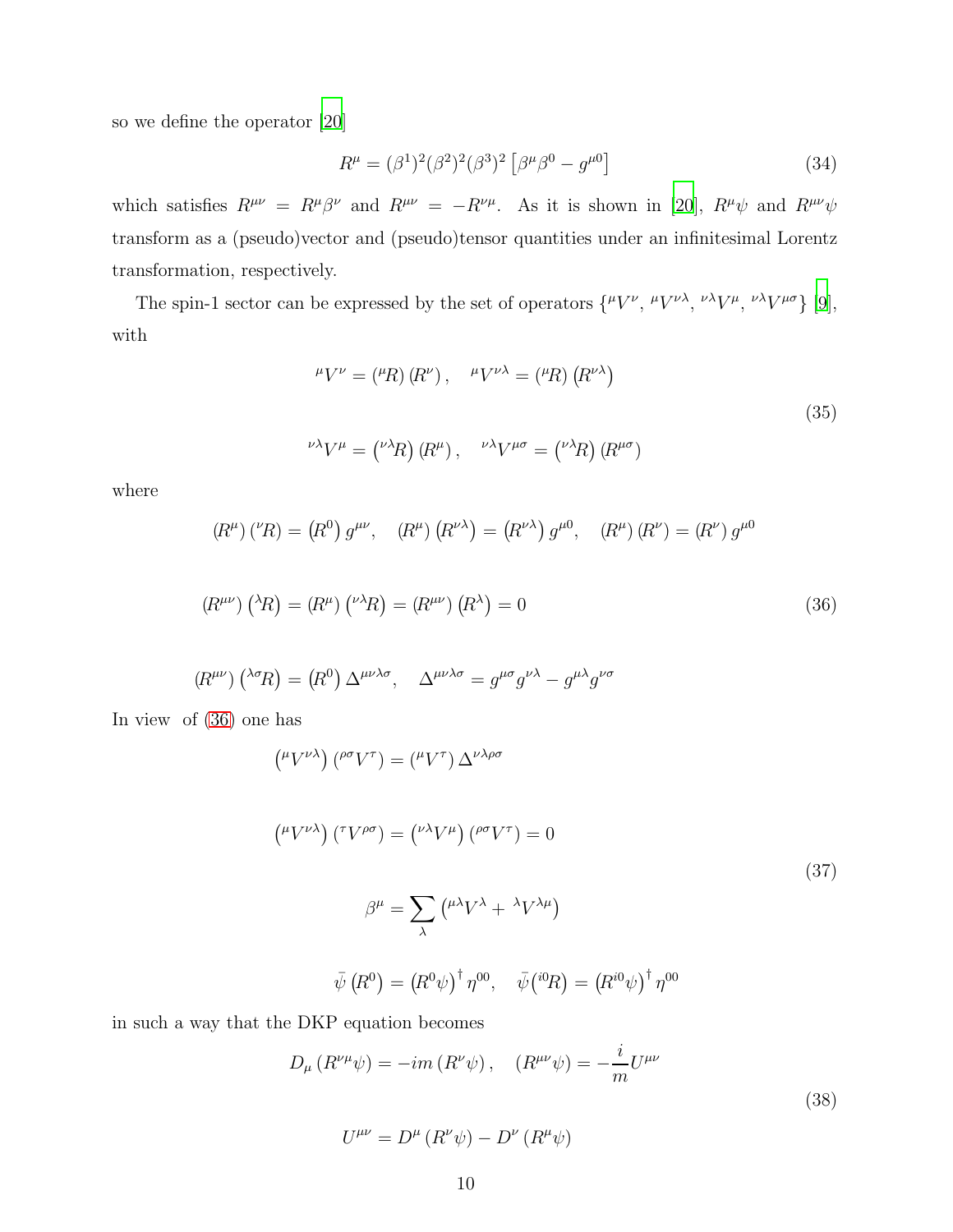which leads to

$$
D_{\mu}U^{\mu\nu} + m^2 (R^{\nu}\psi) = 0
$$
\n
$$
D_{\mu} (R^{\mu}\psi) = \frac{ie}{2m^2} F_{\mu\nu} U^{\mu\nu}
$$
\n(39)

These results tell us that all elements of the column matrix  $R^{\mu}\psi$  obey the Proca equation interacting minimally with an electromagnetic field. So, similarly to the scalar sector, this procedure selects the vector sector of DKP theory, making explicitly clear that it describes a spin-1 particle embedded in a electromagnetic field. A little calculation shows that

$$
J^{\mu} = \frac{1}{2} \sum_{\lambda} \bar{\psi} \left( \mu^{\lambda} V^{\lambda} + \lambda V^{\lambda \mu} \right) \psi
$$
  

$$
= \frac{1}{2} \sum_{\lambda} \bar{\psi} \left( \lambda R \right) \left( R^{\lambda \mu} \psi \right) + \frac{1}{2} \sum_{\lambda} \bar{\psi} \left( \mu^{\lambda} R \right) \left( R^{\lambda} \psi \right)
$$
(40)  

$$
= -\frac{i}{2m} \sum_{\lambda} \left[ \left( R^{\lambda} \psi \right) \left( U^{\mu \lambda} \right)^{*} - \bar{\psi} \left( \lambda R \right) U^{\mu \lambda} \right]
$$

Which shows that  $J^{\mu}$  is completely equivalent to the Proca current. Moreover, in order to evaluate  $\partial_{\mu}J^{\mu}$  we use the relations

$$
\beta^{0}\beta^{0}\beta^{i} = \sum_{\lambda} {^{\lambda}R} \left( {}^{h}\right) (R^{\lambda i}) - {^0R} \left( R^{0i} \right) - {^{0i}R} \left( R^{0} \right)
$$
  

$$
\beta^{i}\beta^{0}\beta^{0} = \sum_{\lambda} (R^{i\lambda}) (R^{\lambda}) - {^{i0}R} \left( R^{0} \right) - {^{iR}} \left( R^{i0} \right)
$$
 (41)

so that [\(25\)](#page-6-2) results in

$$
\partial_{\mu}J^{\mu} = \bar{\psi} \left( R^{0} \right) D_{i} \left( R^{0i} \psi \right) + \left[ D_{i}^{*} \bar{\psi} \left( {}^{i0}R \right) \right] \left( R^{0} \psi \right)
$$

$$
= - \left( R^{0} \psi \right)^{\dagger} D_{i} \left( R^{0i} \psi \right) - \left[ D_{i}^{*} \left( R^{i0} \psi \right)^{\dagger} \right] \left( R^{0} \psi \right) \tag{42}
$$

 $= 0$ 

Again, the correct physical components of the DKP spinor makes  $J^{\mu}$  conserved if one uses either the equation of motion or the Hamiltonian. Therefore, there is no problem in introducing the minimal coupling in the equation of motion or in the form Hamiltonian, because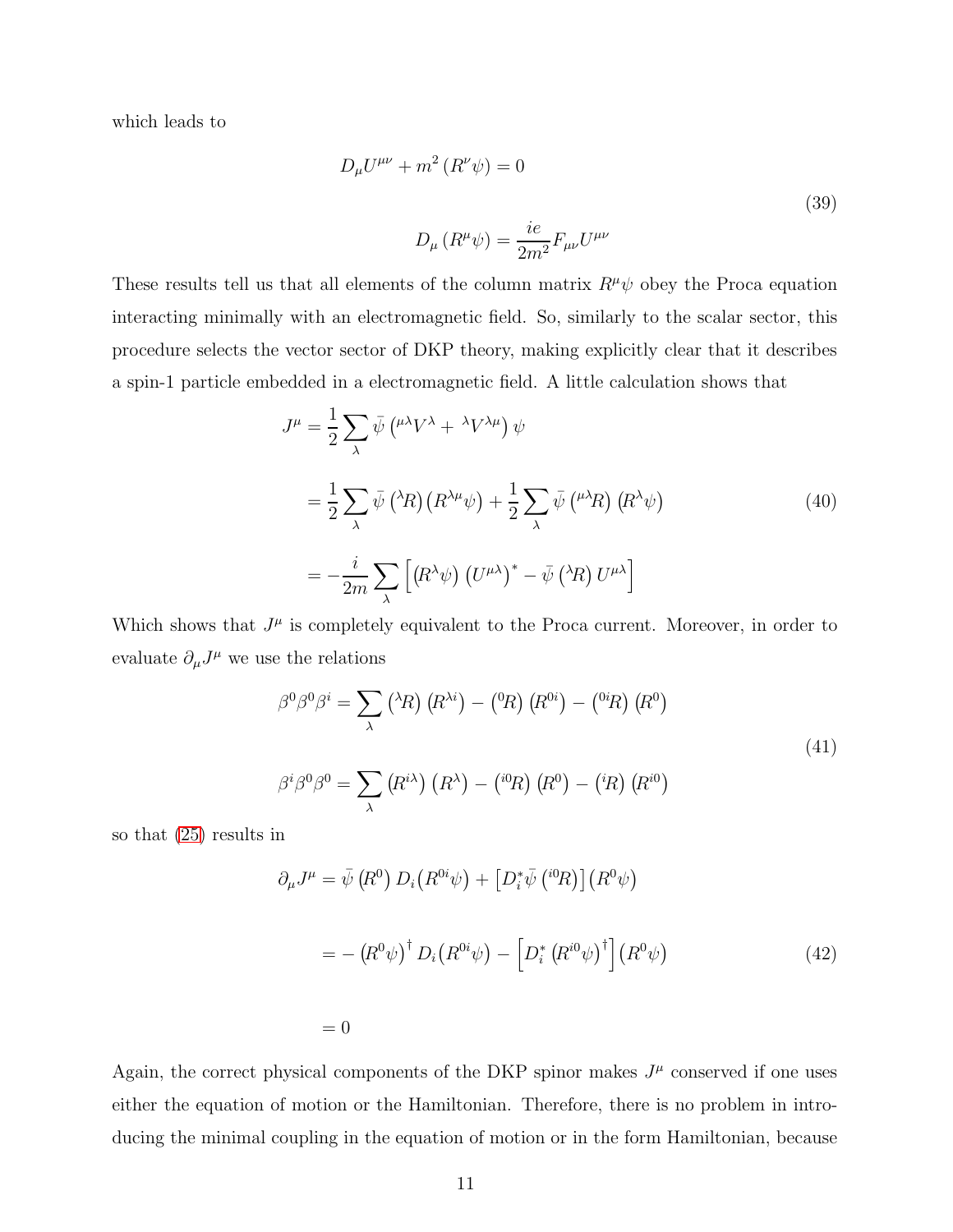these two ways provide a conserved four-current. Recently, the projectors  $P, P^{\mu}, R^{\mu}$  and  $R^{\mu\nu}$  have satisfactorily been used to found analytical solutions for spin-0 and spin-1 particles [\[21,](#page-12-19) [22\]](#page-12-20).

# V. FINAL REMARKS

In summary, using the conservation of the four-current and the correct interpretation of the physical components of the DKP spinor, we tried to clarify the ambiguity of the electromagnetic coupling in the DKP theory. From this point of view, the ambiguity seen by Kemmer in his original work [\[2](#page-12-1)] does not exist, because the current is conserved in both versions of the DKP theory if one uses the correct physical components of the DKP spinor as prescribed in [\[7](#page-12-6)]. Therefore, it does not matter if one either put the electromagnetic coupling straight in the Hamiltonian or in the equation of motion. Furthermore,  $J^{\mu}$  reduces to the KG current or to the Proca current when one selects the appropriate sector of the theory, as should be expected from equivalent theories. Thanks to the algebraic properties of the projectors developed in [\[9\]](#page-12-8) neither representation for the DKP matrices was used for reaching this conclusion, even if the physical fields depend on the explicit representation of the DKP matrices. Also, we analyzed the Hermiticity of the Hamiltonian and we showed that the operator H of the Hamiltonian form is neither Hermitian in the usual sense nor with respect to  $\beta^0$  as argued by Zeleny [\[19\]](#page-12-17). As a matter of fact, the operator H should be Hermitian with respect to  $\eta^0$ ,  $[\eta^0(\beta^0 H)]^{\dagger} = \eta^0(\beta^0 H)$ , in order to provide real eigenvalues. Finally, our results corroborate and complement the results presented in [\[6,](#page-12-5) [7](#page-12-6)] and also they shed some light on some widespread misconceptions about the Hermiticity of the Hamiltonian form in the DKP theory.

# ACKNOWLEDGMENTS

The authors are indebted to the anonymous referee for an excellent and constructive review. This work was supported in part by means of funds provided by CAPES and CNPq. This work was partially done during a visit (L. B. Castro) to UNESP - Campus de